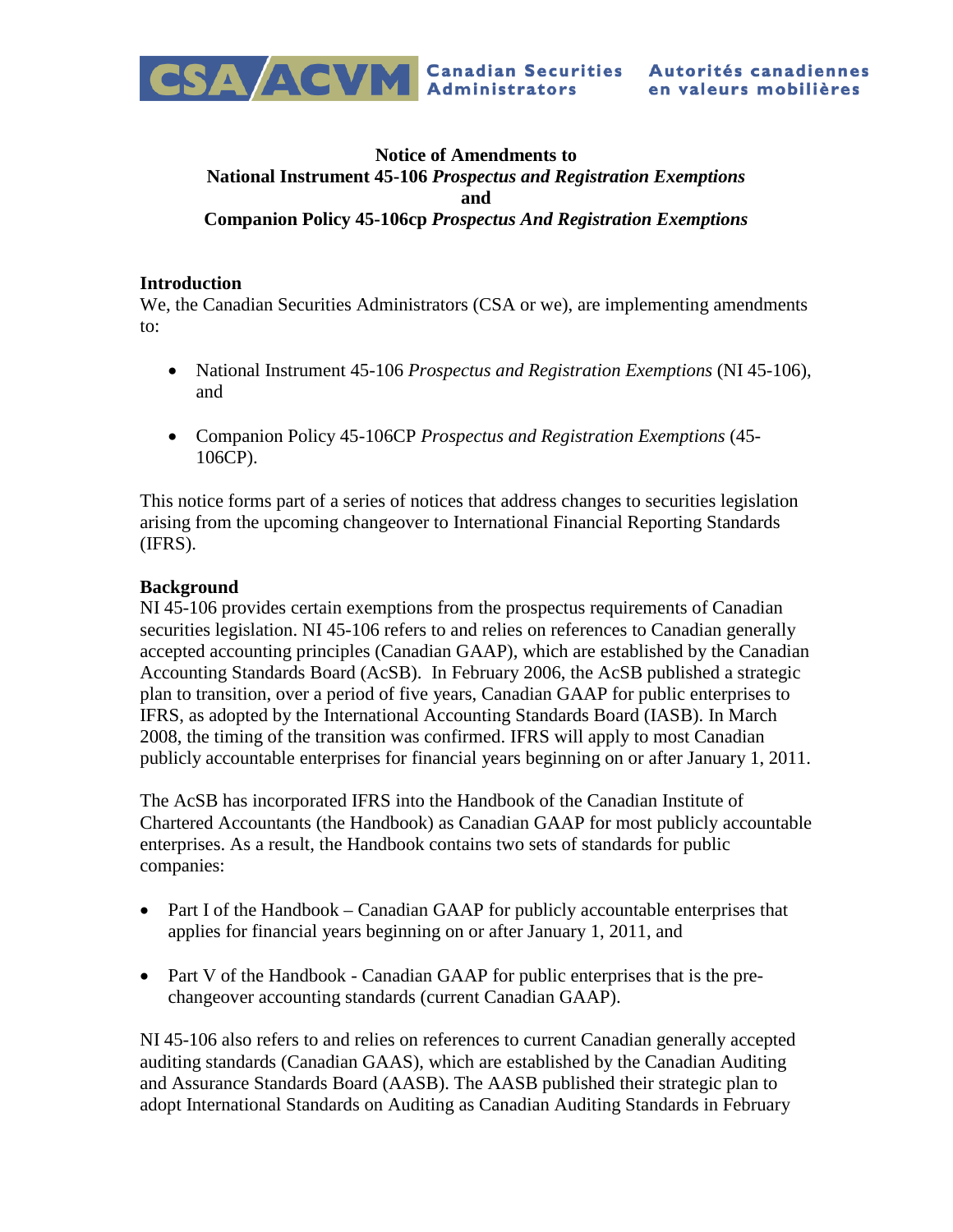2007. These standards will continue to be known as Canadian GAAS in the Handbook. Canadian Auditing Standards are effective for audits of financial statements for periods ending on or after December 14, 2010.

Consistent with these changes, the CSA is repealing and replacing National Instrument 52-107 *Acceptable Accounting Principles, Auditing Standards and Reporting Currency* (to be renamed *Acceptable Accounting Principles and Auditing Standards*) (NI 52-107). The new version of NI 52-107 will require domestic issuers to comply with IFRS for financial years beginning on or after January 1, 2011 and will set out the accounting principles and auditing standards that apply to financial statements filed in a jurisdiction. The implementation of the new version of NI 52-107 is described in a separate notice (NI 52-107 Notice).

The amendments do not reflect the impact of exposure drafts or discussion papers from the IASB prior to their adoption into IFRS. The CSA is implementing amendments to National Instrument 14-101 *Definitions* to include a definition of IFRS that incorporates amendments made to IFRS from time to time.

### **Substance and Purpose of the Amendments**

The purpose of these changes is to accommodate the transition to IFRS and the new version of NI 52-107. A small number of housekeeping changes are also being made. The amendments:

- replace current Canadian GAAP terms and phrases with IFRS terms and phrases,
- change disclosure requirements in instances where IFRS contemplates different financial statements than current Canadian GAAP,
- provide a 30 day extension to the deadline for reporting issuers to include in an offering memorandum the first interim financial report in the year of adopting IFRS in respect of an interim period beginning on or after January 1, 2011, and
- clarify an existing provision or, where part or all of the provision is no longer accurate or appropriate, amend or delete it.

Appendix B sets out the amendments to NI 45-106 and 45-106CP.

# **Transition**

After the IFRS changeover date on January 1, 2011, non calendar year-end issuers will continue to prepare financial statements in accordance with current Canadian GAAP until the start of their new financial year. To accommodate for this, we have included transition provisions in the amendment instruments that provide that the amendments only apply to an offering memorandum of an issuer which includes or incorporates by reference financial statements of the issuer in respect of periods relating to financial years beginning on or after January 1, 2011. Thus, during the transition period,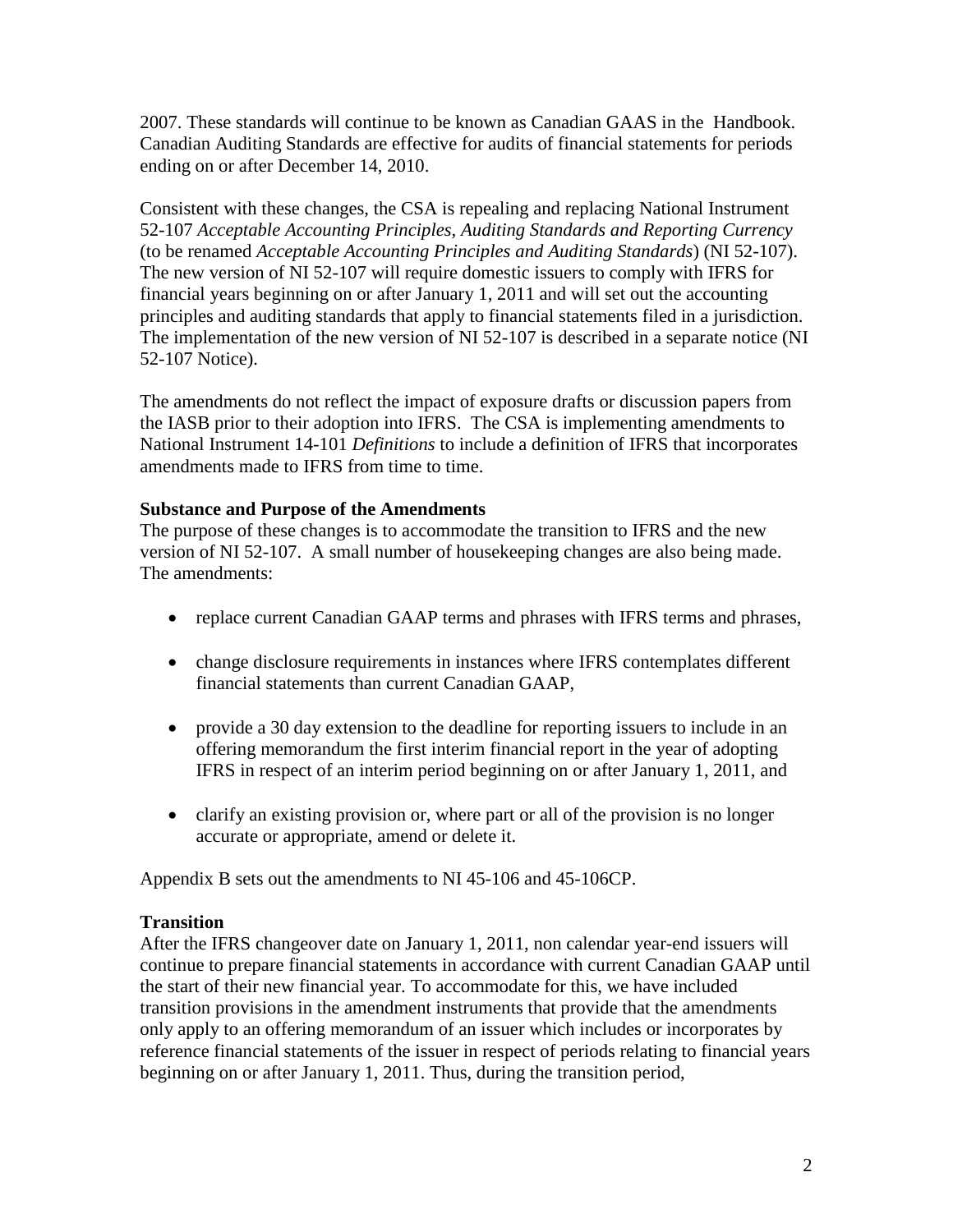- issuers only including or incorporating by reference financial statements in an offering memorandum prepared in accordance with current Canadian GAAP will be required to comply with the version of NI 45-106 that contains current Canadian GAAP terms and phrases, and
- issuers including or incorporating by reference financial statements in an offering memorandum that comply with IFRS will be required to comply with the version of NI 45-106 that contains IFRS terms and phrases.

After the transition period all issuers will be required to comply with the version of NI 45-106 that contains IFRS terms and phrases.

To further assist issuers and their advisors and to increase transparency, during the transition period certain jurisdictions will post two different unofficial consolidations of NI 45-106 and 45-106CP on their websites:

- the existing versions of NI 45-106 and 45-106CP that contain current Canadian GAAP terms and phrases, which apply to an offering memorandum of an issuer which includes or incorporates by reference financial statements of the issuer in respect of periods relating to financial years beginning before January 1, 2011; and
- the new versions of NI 45-106 and 45-106CP that contain IFRS terms and phrases, which apply to an offering memorandum of an issuer which includes or incorporates by reference financial statements of the issuer in respect of periods relating to financial years beginning on or after January 1, 2011.

# *52/53 week financial years*

Notwithstanding the above, the amendment instrument for NI 45-106 now includes a transition provision which provides the amendments may be applied by an issuer to an offering memorandum or an amendment to an offering memorandum of the issuer which includes or incorporates by reference financial statements of the issuer in respect of periods relating to a financial year that begins before January 1, 2011 if the immediately preceding financial year ends no earlier than December 21, 2010 and if the issuer is relying on the exemption in section 5.3 of the new version of NI 52-107. That exemption in NI 52-107 permits issuers that have financial year ends close to, but not on December 31, 2010, the option to transition to IFRS when their new financial year begins.

# **Written Comments**

The CSA, except the Autorité des marchés financiers and the New Brunswick Securities Commission, published the amendments to NI 45-106 and 45-106CP for comment on October 16, 2009 (the October 2009 Materials). No comments were received.

The Autorité des marchés financiers and the New Brunswick Securities Commission published the amendments to NI 45-106 and 45-106CP for comment on March 12, 2010. No comments were received.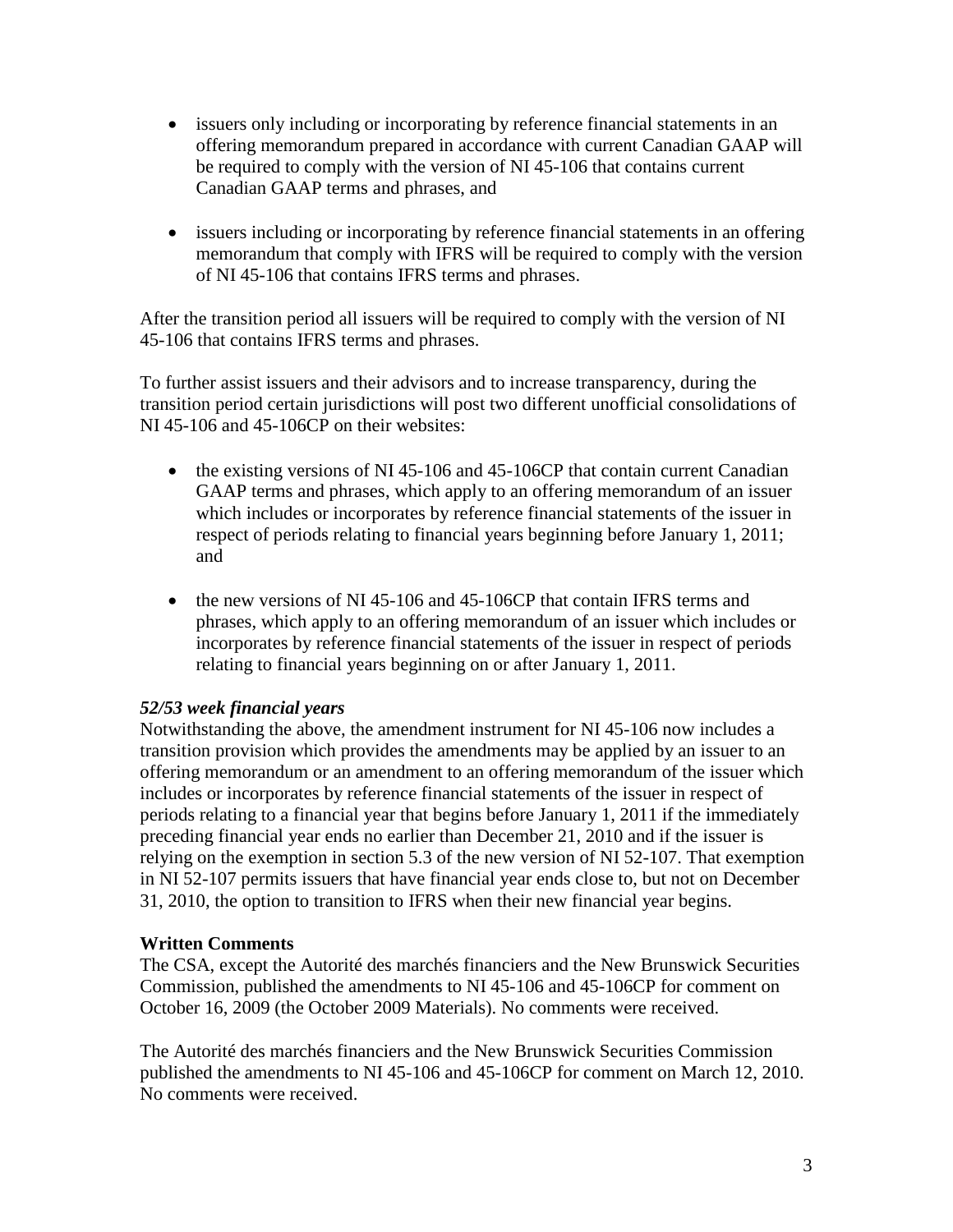#### **Summary of Changes to the October 2009 Materials**

See Appendix A for a summary of the changes made to the October 2009 Materials. The changes include terminology changes to maintain consistency with NI 52-107.

#### **Implementation**

In some jurisdictions, Ministerial approval is required for these changes. Provided all necessary approvals are obtained, the amendments will come into force on January 1, 2011.

### **Questions**

Please refer your questions to any of:

Gordon Smith Senior Legal Counsel, Corporate Finance British Columbia Securities Commission (604) 899-6656 Toll free: 800 373-6393 (toll free across Canada) [gsmith@bcsc.bc.ca](mailto:gsmith@bcsc.bc.ca)

Manny Albrino, CA Associate Chief Accountant British Columbia Securities Commission (604) 899-6641 Toll free: 800 373-6393 (toll free across Canada) [malbrino@bcsc.bc.ca](mailto:malbrino@bcsc.bc.ca)

George Hungerford Senior Legal Counsel, Corporate Finance British Columbia Securities Commission (604) 899-6690 Toll free: 800 373-6393 (toll free across Canada) [ghungerford@bcsc.bc.ca](mailto:ghungerford@bcsc.bc.ca)

Charlotte Howdle Senior Securities Analyst Alberta Securities Commission (403) 297-2990 [charlotte.howdle@asc.ca](mailto:charlotte.howdle@asc.ca)

Taryn Montgomery Legal Counsel Alberta Securities Commission (403) 297-4968 [Taryn.Montgomery@asc.ca](mailto:Taryn.Montgomery@asc.ca)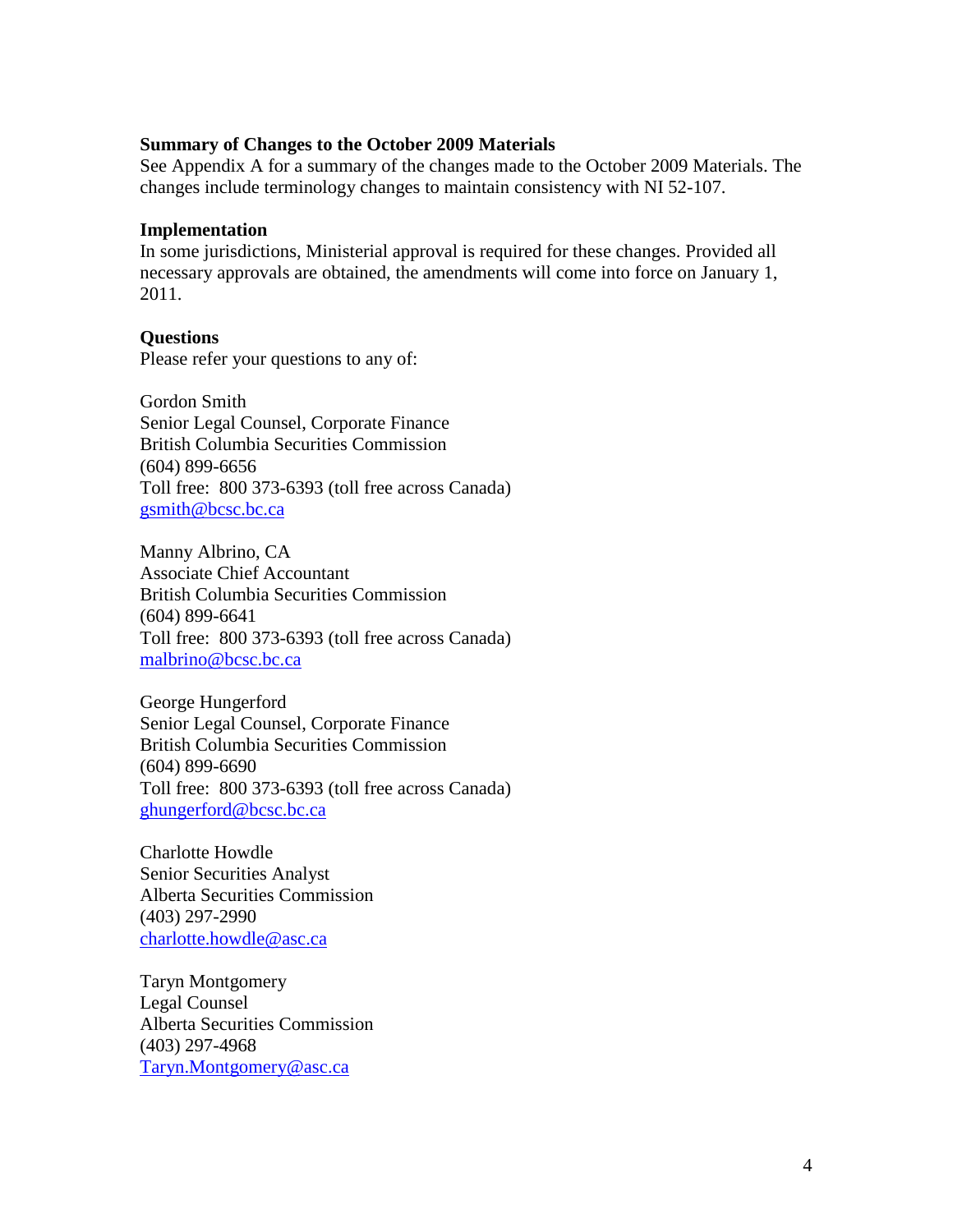Tracy Clark Legal Counsel Alberta Securities Commission (403) 355-4424 [Tracy.Clark@asc.ca](mailto:Tracy.Clark@asc.ca)

Dean Murrison Deputy Director, Legal/Registration Securities Division Saskatchewan Financial Services Commission (306) 787-5879 [Dean.Murrison@gov.sk.ca](mailto:Dean.Murrison@gov.sk.ca)

Chris Besko Legal Counsel - Deputy Director The Manitoba Securities Commission (204) 945-2561 [cbesko@gov.mb.ca](mailto:cbesko@gov.mb.ca)

Winnie Sanjoto Senior Legal Counsel, Corporate Finance Ontario Securities Commission (416) 593-8119 [wsanjoto@osc.gov.on.ca](mailto:wsanjoto@osc.gov.on.ca)

Jason Koskela Legal Counsel, Corporate Finance Ontario Securities Commission (416) 595-8922 [jkoskela@osc.gov.on.ca](mailto:jkoskela@osc.gov.on.ca)

Sylvie Anctil-Bavas Chef comptable Autorité des marchés financiers (514) 395-0337, ext. 4291 [sylvie.anctil-bavas@lautorite.qc.ca](mailto:sylvie.anctil-bavas@lautorite.qc.ca)

Susan Powell Senior Legal Counsel, Regulatory Affairs New Brunswick Securities Commission (506) 643-7697 [susan.powell@nbsc-cvmnb.ca](mailto:susan.powell@nbsc-cvmnb.ca)